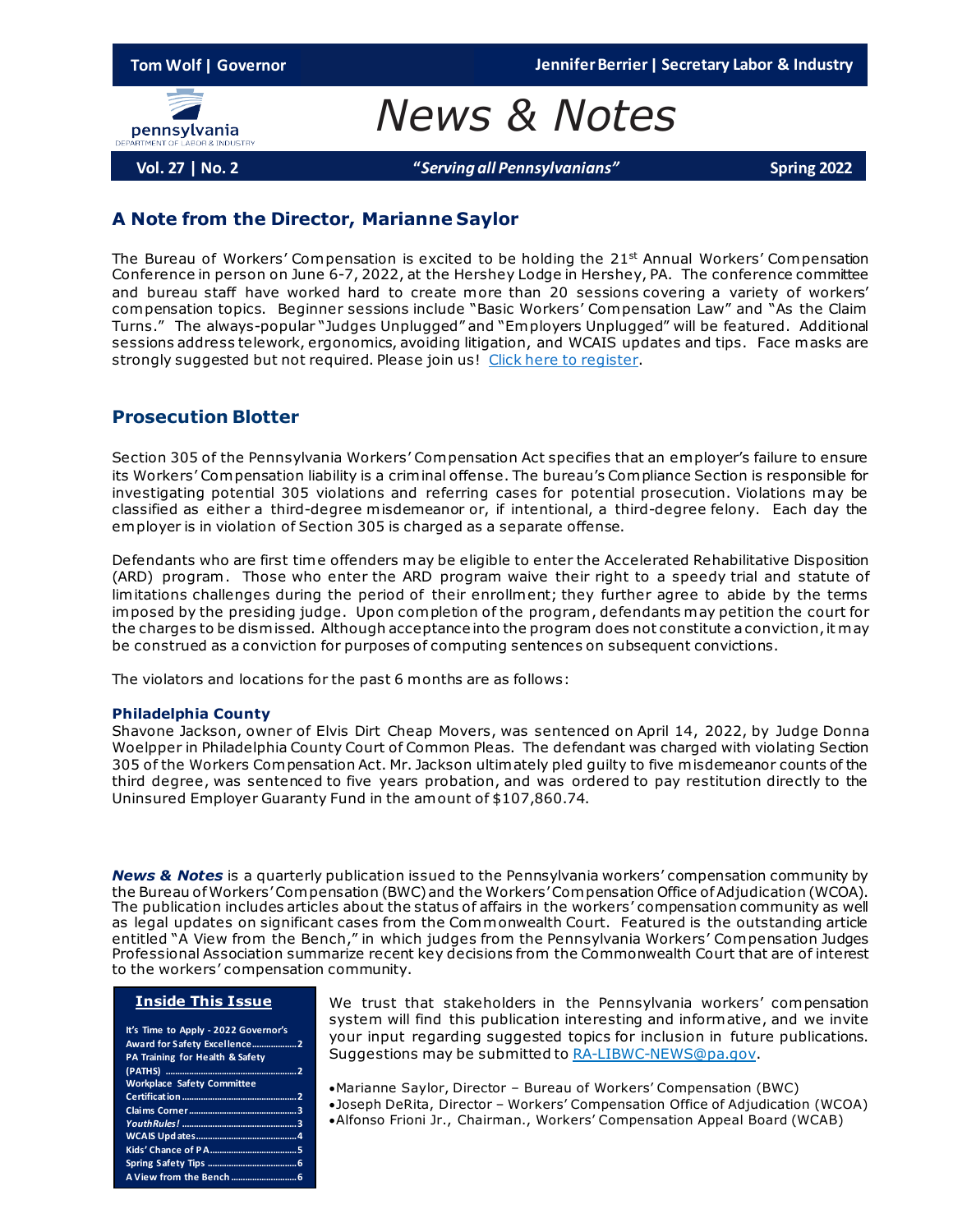### **Deadline to Apply 2022 Governor's Award for Safety Excellence**



If you're proud of your safety and prevention program for its impact on reducing employee injuries, please consider applying for the Governor's Award for Safety Excellence. The purpose of the award is to recognize outstanding

prevention programs and the superior efforts that make these programs so successful. Companies can nominate them selves or be nominated by a third party.

### All nominations must be submitted by June 1 to be considered for the current calendar year.

For more information and to download the nomination form, visit [the GASE webpage](https://www.dli.pa.gov/Businesses/Compensation/WC/safety/gase/Pages/default.aspx).

Email nomination forms to [ra-li-bwc](mailto:ra-li-bwc-safety@pa.gov)[safety@pa.gov](mailto:ra-li-bwc-safety@pa.gov) and include 'GASE Nomination Form' in the subject line. Email GASE Coordinator Barbara White at [barbawhite@pa.gov](mailto:barbawhite@pa.gov).

### **PA Training for Health & Safety (PATHS) Your No-Fee Safety Training Resource**

The Pennsylvania Training for Health and Safety (PATHS) program makes safety resources and training accessible to individuals everywhere. In 2021, PATHS conducted 737 training sessions for more than 37,000 individuals in 48 states and 14 countries. Safety training on 219 topics is available for employers, and most are free of charge. These trainings apply to health & safety concerns within

the workplace, including substance use disorder and opioid abuse-related topics.

Training is aimed at reducing business costs, reducing injuries, and saving lives in Pennsylvania.

Questions? Email PATHS at ra-li-bwc-<br>paths@pa.gov or visit our website at or visit our website at [www.dli.pa.gov/PATHS.](http://www.dli.pa.gov/PATHS)

### **Workplace Safety Committee Certification Nearly \$853 million and counting**

More employers are discovering that safety really does pay! Employers who follow Pennsylvania's workplace safety committee requirements and regulations can apply for state certification and receive annual 5 percent discounts on workers' compensation insurance premiums. Application is made through the Pennsylvania Department of Labor & Industry, Bureau of Workers' Compensation, Health & Safety Division.

The basic committee requirements for certification include that a minimum of two employee representatives and two employer representatives meet monthly and that the committee be in operation and in compliance with requirements for at least six months prior to submitting an initial application.

More than 12,900 workplace safety committees certified in Pennsylvania and representing over 1.6 million employees have accumulated more than \$853 million in total savings from the 5 percent workers' compensation insurance premium.

In addition to the 5 percent workers' compensation insurance premium discount, certified workplace safety committees help reduce the employer's cost of workers' compensation insurance by identifying workplace hazards, reducing injuries, and reducing claim s.

In an increasingly competitive business climate, any opportunity to save money is welcomed. A workplace safety committee not only improves the safety of your operations, but also adds to the bottom line and clearly shows employees that management cares about their well-being. When that's the case, everybody wins!

For more information on setting up a workplace safety committee for your business and to leam more about the program and requirements, visit [Workplace Safety Committee Certification](https://www.dli.pa.gov/Businesses/Compensation/WC/safety/committee/Pages/default.aspx)  [Resources.](https://www.dli.pa.gov/Businesses/Compensation/WC/safety/committee/Pages/default.aspx)

Questions? Email us at [ra-li-bwc-safety@pa.gov.](mailto:ra-li-bwc-safety@pa.gov)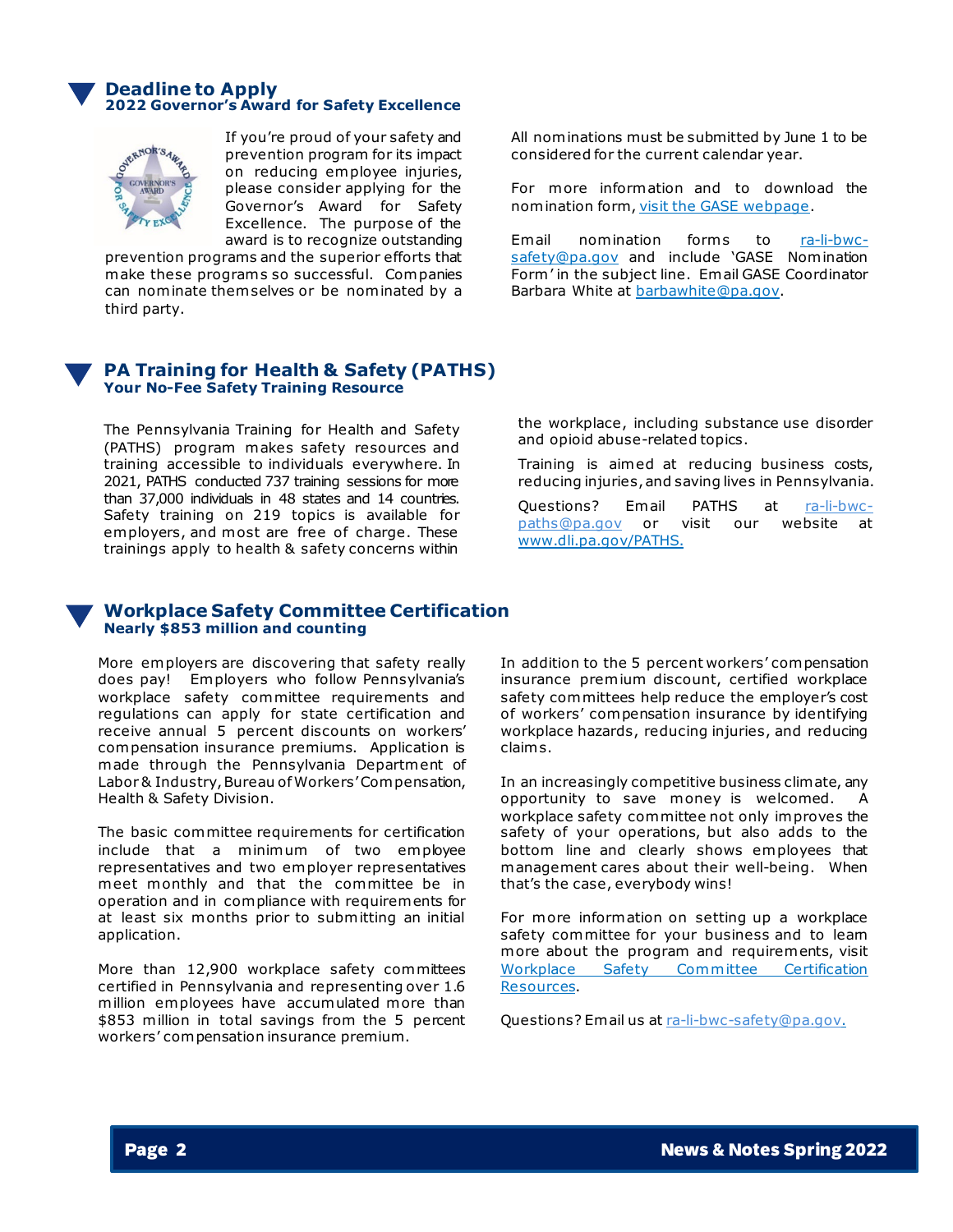# **Claims Corner**

### **Preparing the Notification of Suspension or Modification (LIBC-751) in WCAIS keeps getting easier!**

Effective July 8, 2022, claim s adjusters will be able to prepare the LIBC-751, Notification of Suspension or Modification, in WCAIS in real-time! This form recently underwent a facelift to replace the notarization with the new certification checkboxes. To continue the ease of preparing this form to meet the seven-day regulatory filing requirement, we are enhancing the system to remove the delay involved in batching this form . With this lean enhancement, the form will be available in WCAIS as soon as the adjuster prepares it on the Actions tab of the claim. Adjusters may immediately print, sign, and date the form to mail a copy to the claimant and upload the signed form to WCAIS.

When using a LIBC-751 to suspend or modify benefits, please be sure the form is signed, its service verified by checking both confirmation boxes, and indicate if benefits are being suspended or modified. The form must be filed within seven days of its suspension or modification date, and it cannot be used for claims in a temporary or medical-only status.

#### **Uploading Claim Form Documents – Your help is needed for accuracy**.

When uploading a form to a claim , be sure to check the following before you submit a form on a claim's Action Tab:

# *YouthRules!*

The *YouthRules!* initiative promotes positive and safe work experiences for teens by providing information about protections for young workers to youth, parents, employers, and educators. Through the YouthRules! initiative, the U.S. Department of Labor and its partners promote positive and safe work experiences that help prepare young workers in the 21st Century workforce.

From the [YouthRules! website](https://www.dol.gov/agencies/whd/youthrules) you can quickly access information about federal and [state](https://www.dol.gov/agencies/whd/state) labor laws that apply to young workers. The website educates teens on the rules, and provides information for parents, educators, and employers.

As part of the *YouthRules!* initiative, the U.S. Department of Labor and its partners develop and distribute informational materials, provide training Is the completed form for the correct claim ?

Does the form you have selected from the drop-down menu match the form you are uploading?

Beginning in July, you will need to select a specific form type from the drop-down menu. Please choose carefully, and if you do not see the form you are uploading in the Action tab's options list, please upload it to the Documents/Correspondence tab as a miscellaneous document.

### **Improved Securities for Responses to Requests for Bureau Records**

The bureau proudly announces that the records response time now averages 2-5 days. An important part of the process is that our staff uses due diligence to verify the records response they are sending match the request and have the required release authorization. The bureau has enhanced our process to add an additional layer of security. To improve protection of personally identifying information (PII), we have added a system check that verifies the submitted identifier matches that of the records we have selected for a record request's response. If the system cannot make this verification, the user receives an error and cannot move forward until the discrepancy is corrected. This enhancement ensures that our expedited online processing is safe and efficient.

on federal and state rules governing young workers, increase awareness through public service announcements, and develop other tools designed to increase compliance with federal and state laws.

The Wage and Hour Division (WHD) is committed to providing employers with the tools they need to operate in compliance with the variety of labor laws enforced by the division. WHD offers a number of useful compliance resources intended to provide employers with readily accessible, easy-tounderstand information relevant to both their rights and to their responsibilities under the law. From our interactive E-laws advisor to a complete library of free, downloadable workplace posters, this site offers employers critical information to guide them toward operating their businesses in full compliance with federal labor regulations. [View available resources](https://www.dol.gov/agencies/whd/employers) for employers.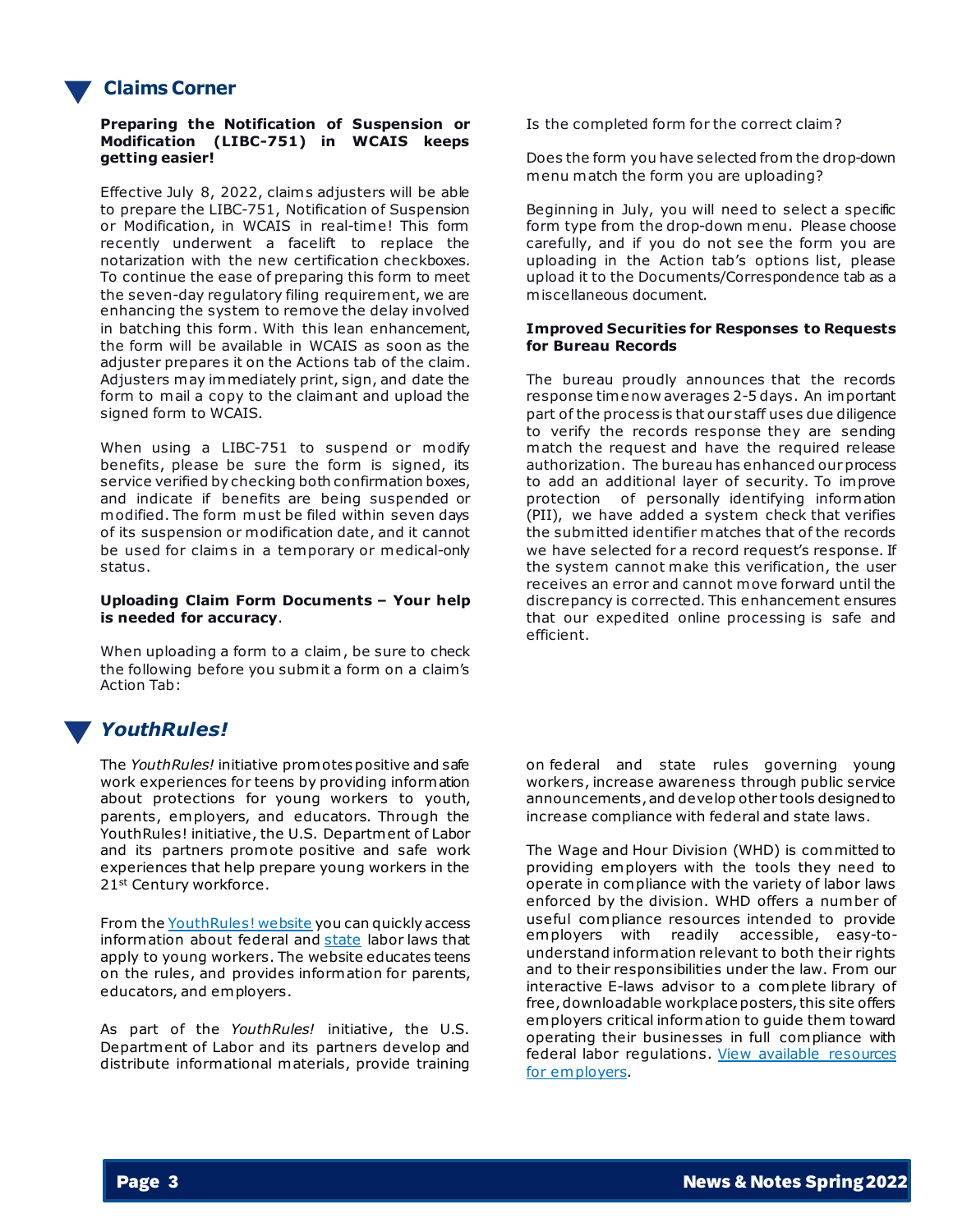



The Pennsylvania Bureau of Workers' Compensation is pleased to announce that two important WCAIS updates have been made to improve the user experience when reporting Annual Compensation Paid data and using the Affiliate Addendum application.

### **Annual Compensation Payment Data Warnings**

The Annual Report of Compensation Paid in WCAIS will now provide warnings if potentially incorrect data is entered.

If you receive a warning message, please verify the data before submitting.

| WCAIS - Dashboard<br>Annual                                                        | Update Amor            | www.wcaisci-t.dli.pa.gov says<br>The total compensation paid amount entered for<br>COMPENSATION TRUST FUND is over 50% greater than the amount<br>submitted for the previous year. Please verify the data before<br>submitting. | <b>WORKERS</b><br>Cancel                      | $^\infty$                                   |
|------------------------------------------------------------------------------------|------------------------|---------------------------------------------------------------------------------------------------------------------------------------------------------------------------------------------------------------------------------|-----------------------------------------------|---------------------------------------------|
|                                                                                    |                        | WORKERS COMPENSATION TRU                                                                                                                                                                                                        | Group                                         |                                             |
| A message will display if the<br><b>Annual Compensation Paid</b><br>Amount(\$) is: | Insurer Code<br>5555   | Press OK to pass this warning and<br>continue with saving the data.                                                                                                                                                             |                                               | <b>Press Cancel to</b><br>review and update |
| Over 50% greater or less than<br>the amount submitted the<br>previous year.        | 1,000,000,000.00<br>s. | Indemnity Benefits Paid(\$) (required)                                                                                                                                                                                          | Medical Benefits Pai<br>1,000,000,000.00<br>s | the data.                                   |
| Within \$100 of the amount<br>submitted the prior year.                            | \$2,000,000,000,00     | Annual Compensation Payment Paid(\$)                                                                                                                                                                                            |                                               |                                             |
| 202                                                                                |                        |                                                                                                                                                                                                                                 |                                               |                                             |
| Self Insure<br><b>Name</b>                                                         | Cancel                 |                                                                                                                                                                                                                                 |                                               | <b>Save</b>                                 |
|                                                                                    |                        | Bonefits)(\$)                                                                                                                                                                                                                   |                                               |                                             |

### **Submission of Affiliate Addendum**

Previously, when submitting an Affiliate Addendum application in WCAIS, users couldn't advance screen to screen. The screen has been updated to allow you to move between tabs / screens by simply clicking on the tabs at the top of the screen. WCAIS displays green, red, and yellow icons indicating application status.

| Affiliate Addendum                                                                                                                                | <b>Staff Affiliate Addendum</b>                                                                                           |  |  |  |
|---------------------------------------------------------------------------------------------------------------------------------------------------|---------------------------------------------------------------------------------------------------------------------------|--|--|--|
| Individual Self-Insurance Program Name: GLC                                                                                                       |                                                                                                                           |  |  |  |
| PROGRAM INFORMATION V                                                                                                                             |                                                                                                                           |  |  |  |
| Program Affiliates<br>O Affiliate Information<br>Insurance Experience<br>Excess Insurance and Security<br><b>C</b> Application Payment            | <b>Health and Safety</b><br>Certify<br>Modified Manual Premium<br><b>O</b> Determination<br>Documents and Correspondences |  |  |  |
| Determination <sup>1</sup> alls<br><b>Authorized Coast P</b>                                                                                      | <b>Deneuval Dete</b>                                                                                                      |  |  |  |
| Colored icons will display for staff and external<br>users to indicate the status of that tab:<br>Yellow indicates that the tab has not been<br>٠ | Green indicates that all fields on the tab<br>$\bullet$<br>have been completed and validated.                             |  |  |  |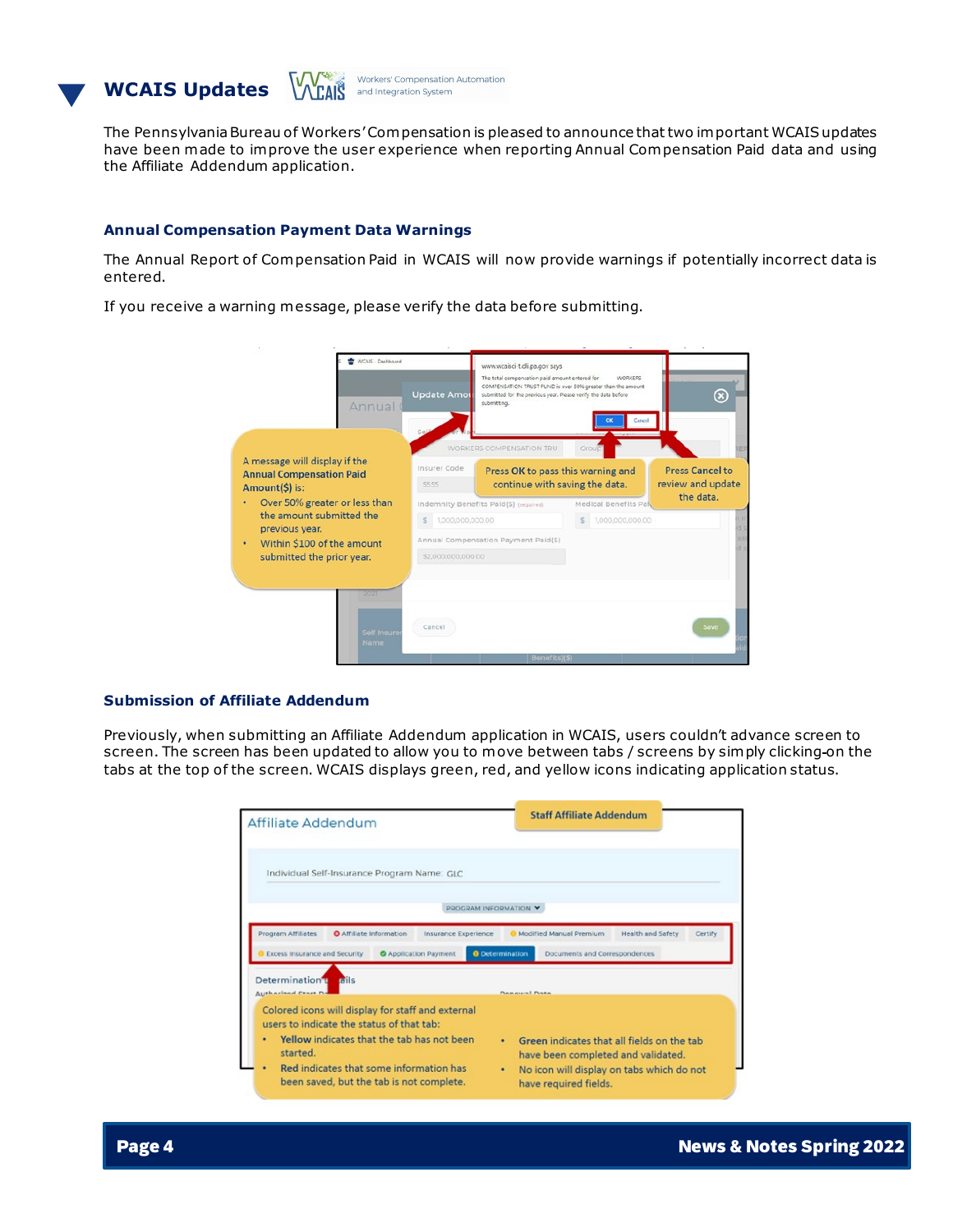#### **WCAIS Digital Transformation Phase 1.2 was Released March 4**

Claim s Summary, EDI, Supersedeas Fund Reimbursement (SFR), Occupational Disease (OD), Compliance, and related screens were transformed to a modern user experience. Screens and process flows have a different color scheme, look, and feel, while the content remains the same.

Click below to watch the recorded training session or to download the user experience guide.

### **Training video**

### **User experience guide**

Internet Explorer is no longer supported by Microsoft. Using a different internet browser will allow for optimal performance of the WCAIS application. Please use one of the following internet browsers when accessing and using WCAIS: Google Chrome, Microsoft Edge, or Mozilla Firefox.



### **Kids' Chance of Pennsylvania**

At Kids' Chance of Pennsylvania, we're dedicated to helping our kids who need it most – those who need assistance for college or vocational education because a parent was killed or injured in a workrelated accident. The hardships created by the death or serious disability of a parent often include financial ones, making it difficult for deserving young people to pursue their educational dreams.

Since its inception in 1997, Kids' Chance of PA has awarded over 1,000 scholarship grants to eligible students amounting to more than \$2.5 million in tuition assistance. During the 2021-2022 academic year, we awarded \$120,250 in scholarships to 40 students. Through our involvement with the PHEAA/PATH program , in many cases we have been able to double our awards to qualified students, further relieving their financial burden! Seventeen of our recipients received an additional \$46,250 in PATH grants.

Kids' Chance of Pennsylvania scholarships are made possible by the generous contributions of our scholar sponsors, corporate and community partners, and donors. Donations can be made online, by check, by making us your charity of choice

using Amazon Smile or through corporate donation program s like United Way or SECA.

In addition to the donation sources listed above, Kids' Chance of PA holds several fundraising events throughout the year, such as our annual golf outings in Hershey and Plymouth Meeting and our 5K Run/1-Mile Fun Walk in Pittsburgh. We have held both in-person and online silent auctions and are introducing our first Classic & Exotic Car Show this year. Our headline this fall will be our 25<sup>th</sup> Anniversary Gala, to be held the evening of October 14 at the Lancaster Marriott. We will be celebrating 25 years of providing hope, opportunity, and scholarships to children of injured PA workers. All are invited to join in the celebration and dance the night away!

Everything our organization does is for the students. Kids' Chance of PA is making a significant difference in the lives of these children, helping them to pursue their educational goals. For more information about how you can help support Kids' Chance, please contact us at 215-302-3598 or [info@kidschanceofpa.org](mailto:info@kidschanceofpa.org) or visit [www.kidschanceofpa.org.](http://www.kidschanceofpa.org/)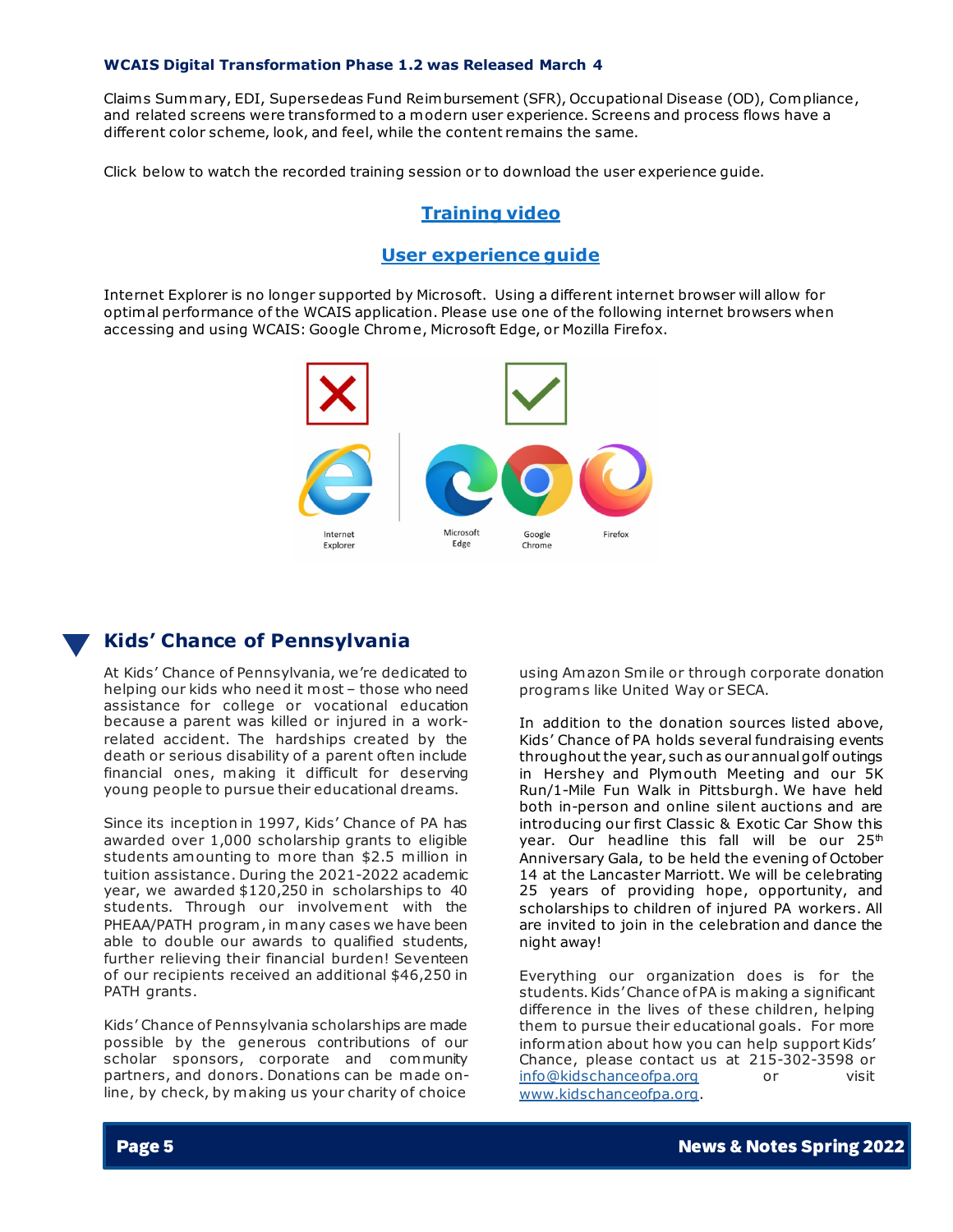# **Spring Safety Tips**

We hope our spring safety tips give you a good overview of some of the key themes to cover throughout the season to keep you safe. For some super simple spring safety tips, we recommend the following:

- Wear a mask when cleaning dusty areas
- Be careful when walking on wet surfaces
- Be safe while on ladders
- Be careful moving large heavy objects
- Beware of flying objects during a tornado
- Be prepared for a flood

# **A View from the Bench**

### *John Bark v. Sooner Steel, LLC, (Pa. Cmwlth. 2022) decided March 21, 2022*

In this case, the court decided whether claimant was in the course and scope of employment when injured in a motor vehicle accident on the way home from working at a jobsite. Claimant was a seasonal laborer for employer installing rebar for in-ground swimming pools. Claimant was injured in a motor vehicle accident coming home from employer's job site in Rio Grande, NJ, on March 5, 2018. The parties stipulated to the description of claimant's injuries and disability therefrom, along with the average weekly wage, compensation rate, and litigation costs if claimant was successful on the remaining parts of the claim petition. Claimant testified that on the date of injury, the owner's son picked him up at his home and drove him to the jobsite, where they worked for about seven hours. The owner's son was driving claimant home and the next thing he remembers is being carried up a hill to a helicopter. The owner of employer testified he instructed his son to pick up claimant the morning of the motor vehicle accident and drive him to the jobsite as well as drive him home from the jobsite. The owner testified that employees were paid for travel time depending on the distance to the job site, which employer defined as zones. The jobsite where claimant worked on the date of the accident was in a zone where he was paid for travel time. Owner testified that claimant was transported in a company truck on the date of injury. Both claimant's and owner's testimony were found to be credible by the judge. The Commonwealth Court held that the coming and going rule did not bar this claim as the employment contract exception to this rule applied to this injury based upon the credible testimony from the owner that claimant was working in a zone on the date of injury whereby he would be paid for travel time. The court also noted

- Be mindful of your nearest dry place when working outdoors
- Wear gloves to protect yourself from skin irritations, cuts, and contaminants
- Watch out for tick bites
- Protect your hearing when operating machinery
- "When thunder roars, go indoors"
- Use insect repellents when working outside
- Familiarize yourself with spring PPE in all weather conditions

employer controlled the means of the commute because claimant was transported by the owner's son in a company vehicle at the owner's direction.

### **Henderson v. WP Ventures, Inc. (WCAB), 269 A.3d 1272 (Pa. Cmwlth. Ct. 2022).**

In Henderson v. WP Ventures, Inc. (WCAB), 269 A.3d 1272 (Pa. Cmwlth. Ct. 2022), the Commonwealth Court reversed the WCAB and reinstated the WCJ's order awarding benefits based on the personal comfort doctrine.

Claimant filed a claim petition asserting that he sustained work-related injuries. Claimant worked for the employer performing basic maintenance duties at a community center located in a public park. On the date of the incident, the location was undergoing repair. As such, claimant was unable to perform most of his usual tasks. At about 4:00 p.m ., claimant was hungry and decided to take a cigarette break and get a sandwich from a shop just outside the park on a public street. Claimant testified that he would ask for permission if his supervisor was around. If not, it was understood that he could take limited breaks without permission. On this occasion, his supervisor was not around, so he did not seek permission. While on a pathway in the park area, he slipped on ice and hit his head. He did not return to work due to his injuries. The employer did not present any evidence to rebut claimant's testimony.

The WCJ granted the claim petition and awarded ongoing benefits. The WCJ found that claimant was in the course of employment at the time of the injury, relying on the fact that claimant was taking a cigarette break, which was a minor deviation and would fall under the personal comfort doctrine.

*\_\_\_\_\_\_\_\_\_\_\_\_\_\_ Cont'd. on Page 7*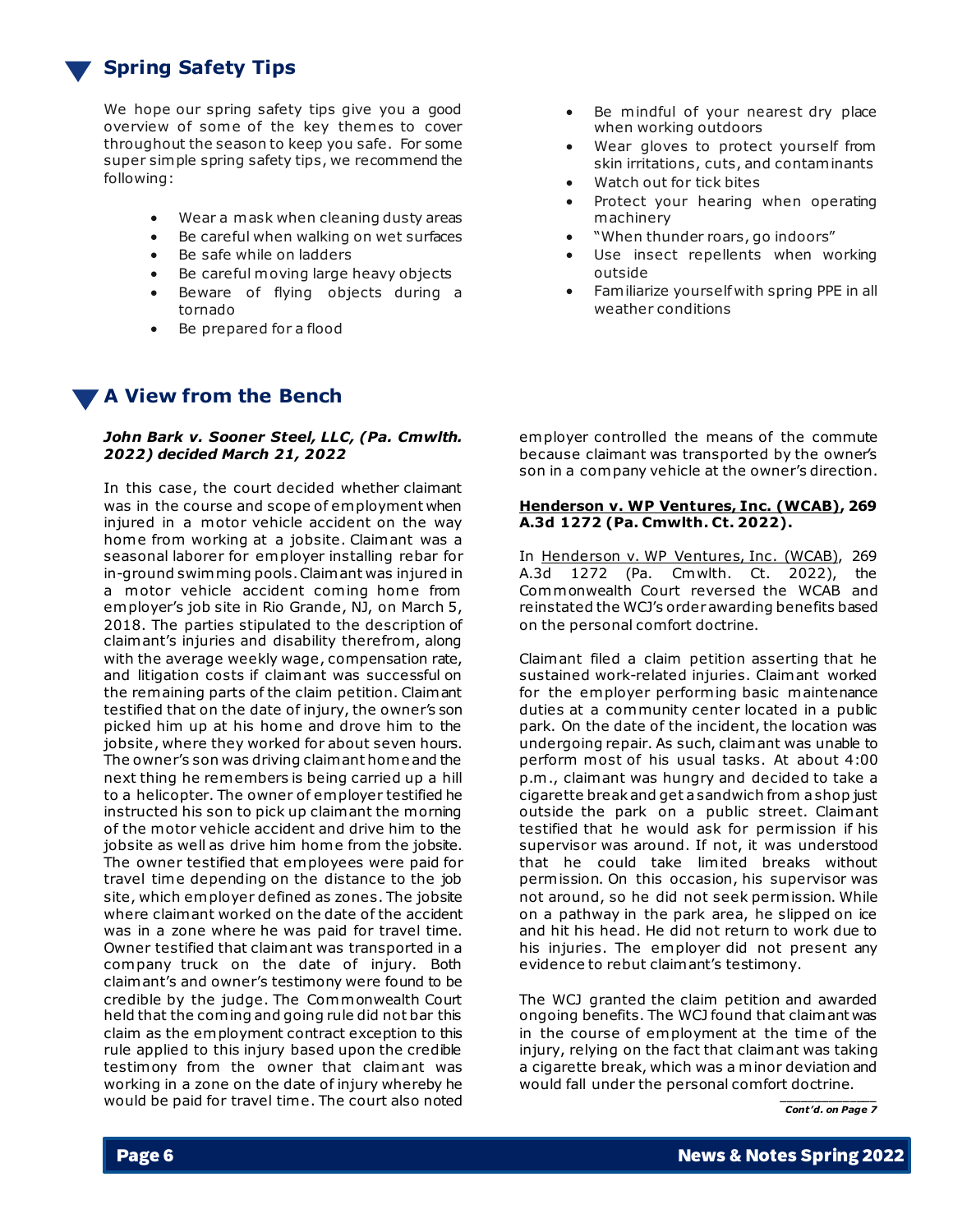# **A View from the Bench**

*\_\_\_\_\_\_\_\_\_\_\_\_\_\_\_ Cont'd. from Page 6*

The WCAB reversed and concluded that claimant was not in the course of employment at the time of the injury. As claimant had been away from his work premises attending to personal needs (a cigarette and a takeout sandwich) and not directly furthering the employer's business, the board found him ineligible for benefits.

The Commonwealth Court reversed the WCAB and reinstated the WCJ's order. The court analyzed several cases involving off-premises injuries during meal breaks, which led to varying fact-bound conclusions. The court found that the relevant precedent suggests that "the personal com fort doctrine may apply when the claimant's time away from the work premises is informal in nature, purely devoted to personal com fort of a physical nature, such as a cigarette break or to procure food, and brief enough that the course of employment is not broken." However, the personal com fort doctrine may not apply "if the worker is on a formalized break or lunch period during which an employee is likely to enjoy a degree of autonomy, however brief, and may engage in other activities in addition to immediate personal needs."

In the instant case, claimant presented unrebutted testimony that if his supervisor was unavailable, employees who have down time were permitted to leave the building without permission for cigarette breaks and to get sandwiches. The employer did not present any evidence to rebut claimant's testimony or to show that claimant was on a formal break during which he was free to spend his time how he chose. Accordingly, the Commonwealth Court concluded claimant established that his actions were covered by the personal com fort doctrine when he left to smoke a cigarette and get a sandwich. Accordingly, the WCJ's award was reinstated.

### *Arlet v. Workers' Comp. Appeal Bd.***, 270 A.3d 434 (Pa. 2022)**

The Supreme Court held an insurer is not precluded from seeking subrogation against its insured for Jones' Act payments where the insurer paid benefits on a loss they did not cover.

Claimant was employed as a shipwright for the Flagship Niagara League in Erie, PA. A shipwright is a large vessel carpenter with specific duties which include the building of the mast and building and maintenance on all wood of the ship. On the day of injury, March 8, 2011, claimant was injured when he fell on ice while walking from the Niagara League building back to the Brig Niagara. After his

injury, claimant was paid Jones Act benefits of Maintenance and Cure from Acadia Insurance, after participating in an interview. After litigating a claim petition, the WCJ determined that the Jones Act provided the claimant's exclusive remedy for his March 9, 2011, injury. No workers' compensation benefits were ordered.

After appeal, the WCAB determined that claimant was not a seaman, but was a land-based employee, and the Jones Act did not provide claimant's exclusive remedy. On remand, claimant was awarded benefits from March 8, 2011, to Aug. 9, 2011, with a full recovery as of Aug. 19, 2011. The uninsured employer, Flagship Niagara League, was responsible for payment of the difference between Workers' Compensation benefits and Maintenance and Cure benefits claimant was already paid. No subrogation was awarded to Acadia. Further appeals resulted in the WCAB concluding that Section 319 of the Act precluded insurer from seeking subrogation, and it affirmed the WCJ. The Commonwealth Court affirmed.

As a matter of first impression, the Supreme Court concluded that the "no-coverage exception" to the general equitable rule precluding an insurer from pursuing subrogation against its insured comports with the purposes and public policy supporting the rule and adopted it as the law of this commonwealth. Applying the exception, the Supreme Court, reversing, has allowed a carrier's subrogation out of the claimant's workers' compensation award finding that the carrier for the Jones' Act benefits had in effect mistakenly paid compensation award finding that the carrier for the Jones' Act benefits had in effect mistakenly paid such benefits since claimant was, in the end, determined judicially to have been a conventional employee entitled to benefits under the Workers' Compensation Act.

### *Hughes v. Wawa, Inc.***, No. 333 C.D. 2021, 2021 WL5872950, \_\_ A.3d\_\_\_, filed 12.13.2021 (Pa. Cmwlth. 2021)**

On Feb. 28, 2022, the Commonwealth Court reported the previously unreported case of *Hughes v. Wawa, Inc.*, filed on Dec. 13, 2021. In *Hughes*, the Commonwealth Court affirmed the board and the WCJ in holding that the employer met its burden of proof on two utilization review petitions filed by the claimant showing that claimant's longtime, ongoing chronic pain treatment was not reasonable and necessary.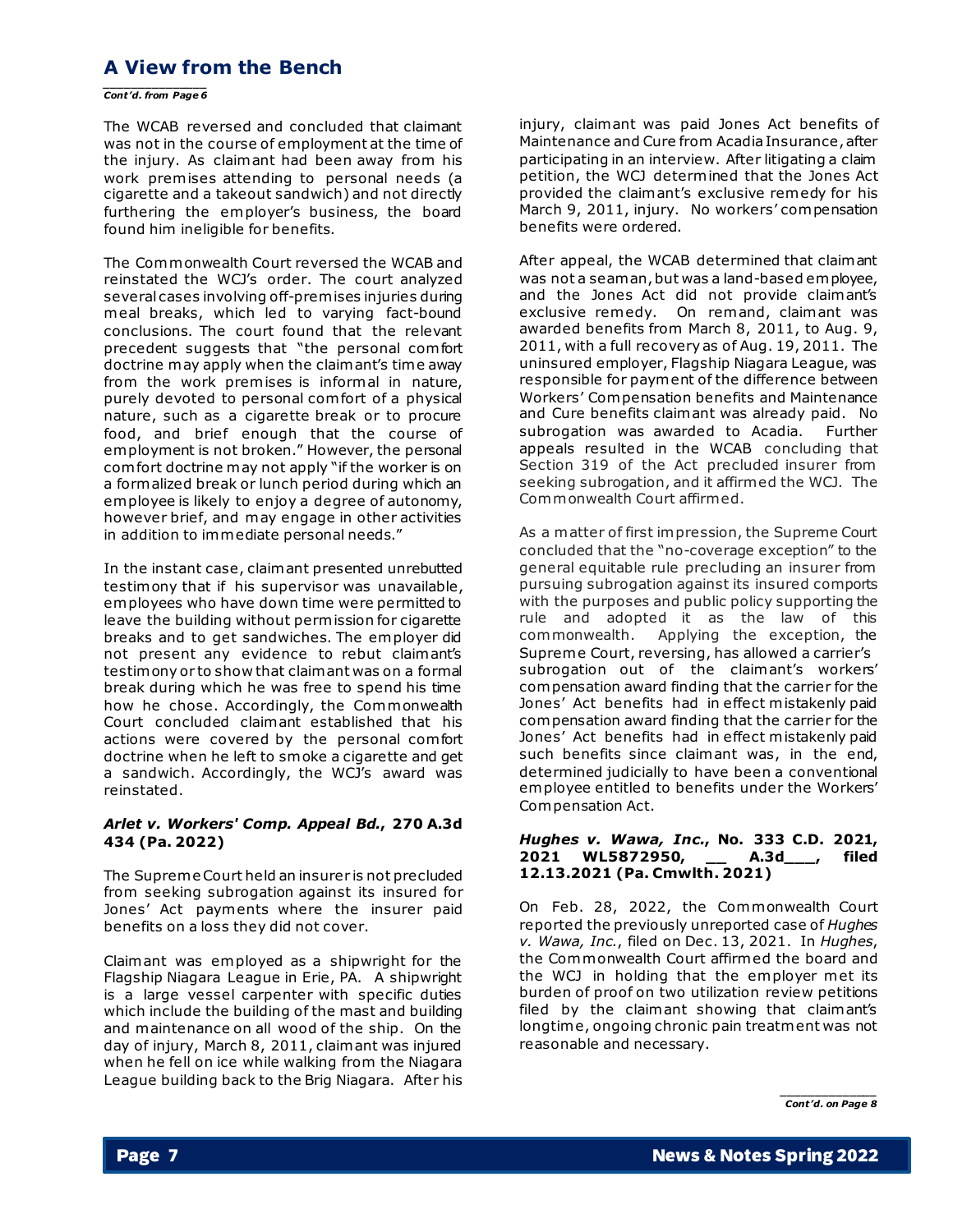## **A View from the Bench**

*\_\_\_\_\_\_\_\_\_\_\_\_\_\_\_ Cont'd. from Page 7*

Claimant sustained an injury on April 1, 2000, described as a low back herniation. In 2011, the parties entered into a compromise and release agreement. Per the agreement, the claimant's medical treatment remained open for reasonable and necessary treatment related to herniated discs at L4-5 and L5-S1, adjustment reaction with mixed anxiety and depressed mood, and pain disorder. The claimant's treatment regimen included daily, multiple doses of opioids prescribed by his primary care physician, who is board-certified in pain management and family medicine, as well as his primary care physician's partner. The employer sought review of the treatment prescribed by both treating physicians. The peer reviewers for each UR request issued determinations finding the claimant's opioid treatment to be unreasonable and unnecessary in part, stating that the dosages of opioid medications exceeded the guidelines set forth by the Centers for Disease Control and Prevention (CDC). The claimant then filed two petitions for review of the utilization review determinations. The claimant additionally filed a penalty petition. The WCJ appointed an impartial physician who opined that the opioids were excessive but were well-managed by the treaters under review. The WCJ ultimately found that the employer met its burden of proof on the two utilization review petitions and denied the penalty petition. The board affirmed. The claimant then sought review from the Commonwealth Court arguing a number of alleged errors, which were ultimately rejected by the court, including (1) that the utilization review peers were required to establish a precise treatment plan to wean the claimant off of daily opioids; (2) that the utilization review peers' reports were deficient because they did not have all of the background treatment records; (3) that the utilization review peers were required to practice in the same sub-specialty as the treating physician under review; (4) that the peer reviewers offered improper advisory opinions because they did not state with certainty what dosage of opioids would be proper, or how to achieve a lower dosage, or what treatment would be appropriate if achieving a lower dosage was unsuccessful; (5) that the WCJ failed to issue a reasoned decision; (6) that the board erred by denying a petition for rehearing for afterdiscovered evidence i.e., the updated CDC guidelines; and (7) that his constitutional right to due process was violated. These arguments were all rejected by the Commonwealth Court, and the orders of the board were affirmed.

### *Lee v. Fresh Grocer Holdings, LLC,* **2021 WL 6058728 (No. 1051 C.D. 2020; filed Dec. 22, 2021)**.

On March 4, 2022, the Commonwealth Court ordered the publication of its previous decision in *Lee v. Fresh Grocer Holdings*. The workers' compensation judge ("judge") was presented with a penalty petition arguing that employer failed to properly and promptly reimburse claimant's physicians and hospitals over \$410,000 for the acute care she received at a Level I trauma center and Level II trauma and burn center. Previously, a medical fee review hearing officer ("MFRHO") had dismissed the applications for fee review filed by the Professional Receivables Network, LLC ("PRN") on behalf of the trauma centers believing that he did not have jurisdiction to decide the issue whether PRN is a "provider" under the Workers' Compensation Act ("Act") and therefore permitted to file the applications for fee review in the first instance. No appeal was filed from the MFRHO's decision. While the penalty petition was pending, the Commonwealth Court issued its decision in *Armour Pharmacy v. Bureau of Workers' Compensation Fee Review Hearing Office (Wegman's Food Markets, Inc.)*, 206 A.3d 660 (2019), which held that a MFRHO or judge can determine the status of a provider under the act. The judge in Lee held that although he could now decide the issue of provider status, only a MFRHO (not a judge) can decide the issue of proper medical bill amounts due and owing, and therefore, that judicial economy mandated that he dismiss the penalty petition and direct claimant and her health care providers to seek relief before a MFRHO. The Workers' Compensation Appeal Board ("WCAB") affirmed the judge's decision.

The court likewise agreed with the WCJ's decision to dismiss the penalty petition. While acknowledging that MFRHOs and judges can determine provider status, the court declared only a MFRHO, and not a judge, can "decide *all* the relevant issues in the instant matter, *i.e.*, the determination of whether PRN is a provider *and* the amount of payment due and owing" (Emphasis in original). The court also stated that there was no merit to claimant's contention that her constitutional rights were violated as she has not been denied access to justice. Rather, the judge merely decided that judicial efficiency was best served by having the issue of who is a provider, along with the amounts due, decided in one – not two – forums.

*\_\_\_\_\_\_\_\_\_\_\_\_\_\_ Cont'd. on Page 9*